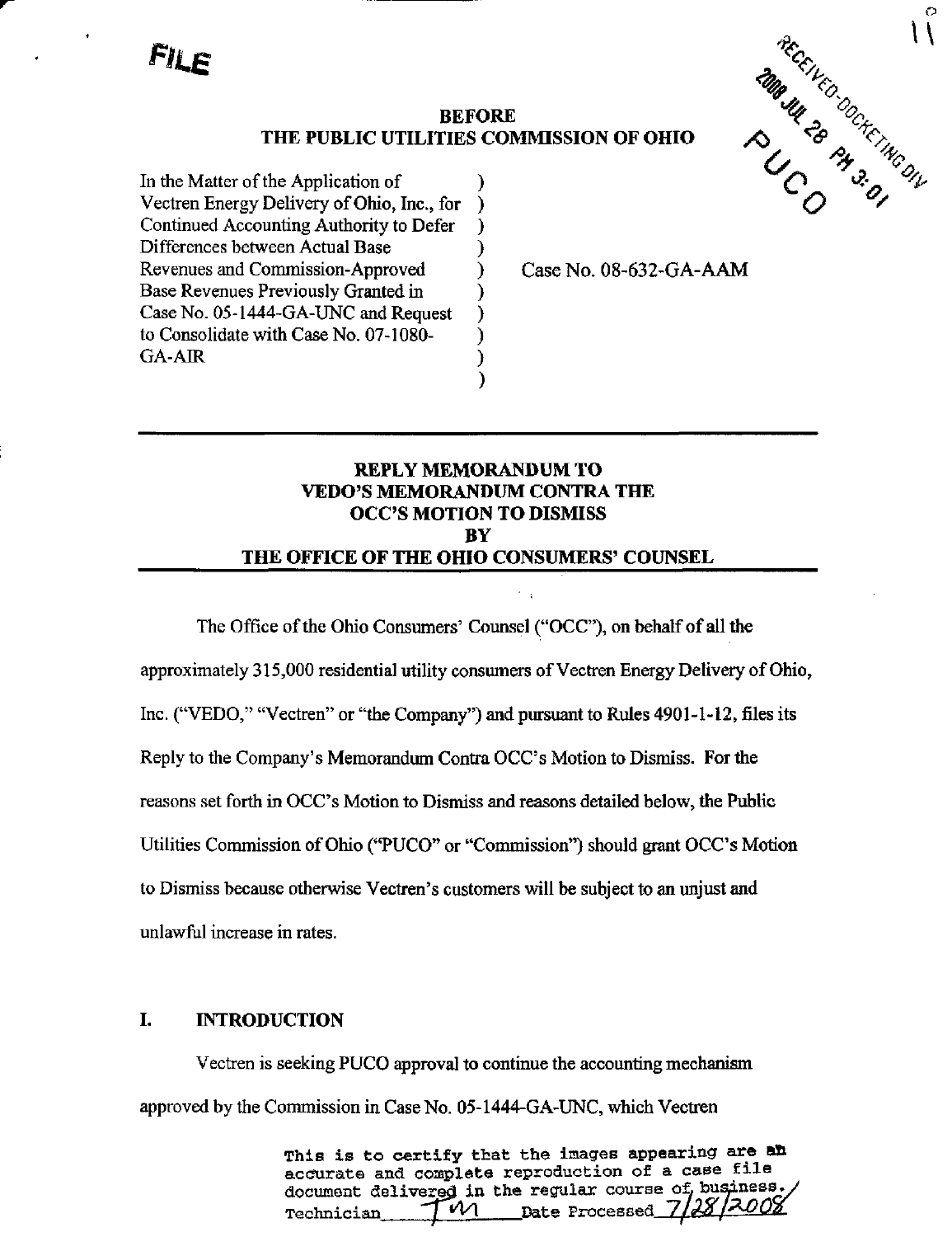characterizes as a way to track revenues (not authorized in tariffs) in order to later collect those revenues from customers. It is in the context of the current rate case that Vectren is seeking to collect these deferred revenues from customers, which are as much as \$5,152,231 (and will be more if the PUCO approves Vectren's application). Vectren proposes to collect two years (plus additional months by extending the deferrals) worth of deferrals through a one-year rider. It has designated the rider as Sales Reconciliation Rider-A.

To understand the deferrals and what they really mean, one must go back to the underlying case, Case No. 05-1444. There the PUCO authorized Vectren to recover millions of dollars from residential and general service customers imder an accounting legerdemain that creates assets from non-existent or phantom revenues. That case guaranteed Vectren will collect one single component of its approved rates plucked out of its last rate case — the residential and general service sales revenue component. The accounting treatment that the PUCO authorized takes Vectren's 2004 test year sales revenues from its most recent rate case (Case No. 04-571-GA-AIR) and establishes it as the sales that the PUCO's Order guarantees for Vectren for two years. Essentially, the PUCO allowed Vectren — three years after Vectren filed its last rate case — to collect money from customers to make up for the money customers saved by reducing their usage of natural gas.

Under the PUCO-authorized accounting ploy, which Vectren now seeks to extend, Vectren's current sales revenues will be compared to the revenues that were incorporated in its last rate case. The difference in any revenues collected will be recorded as though Vectren received the revenues. Thus, assets are being created or

 $\overline{c}$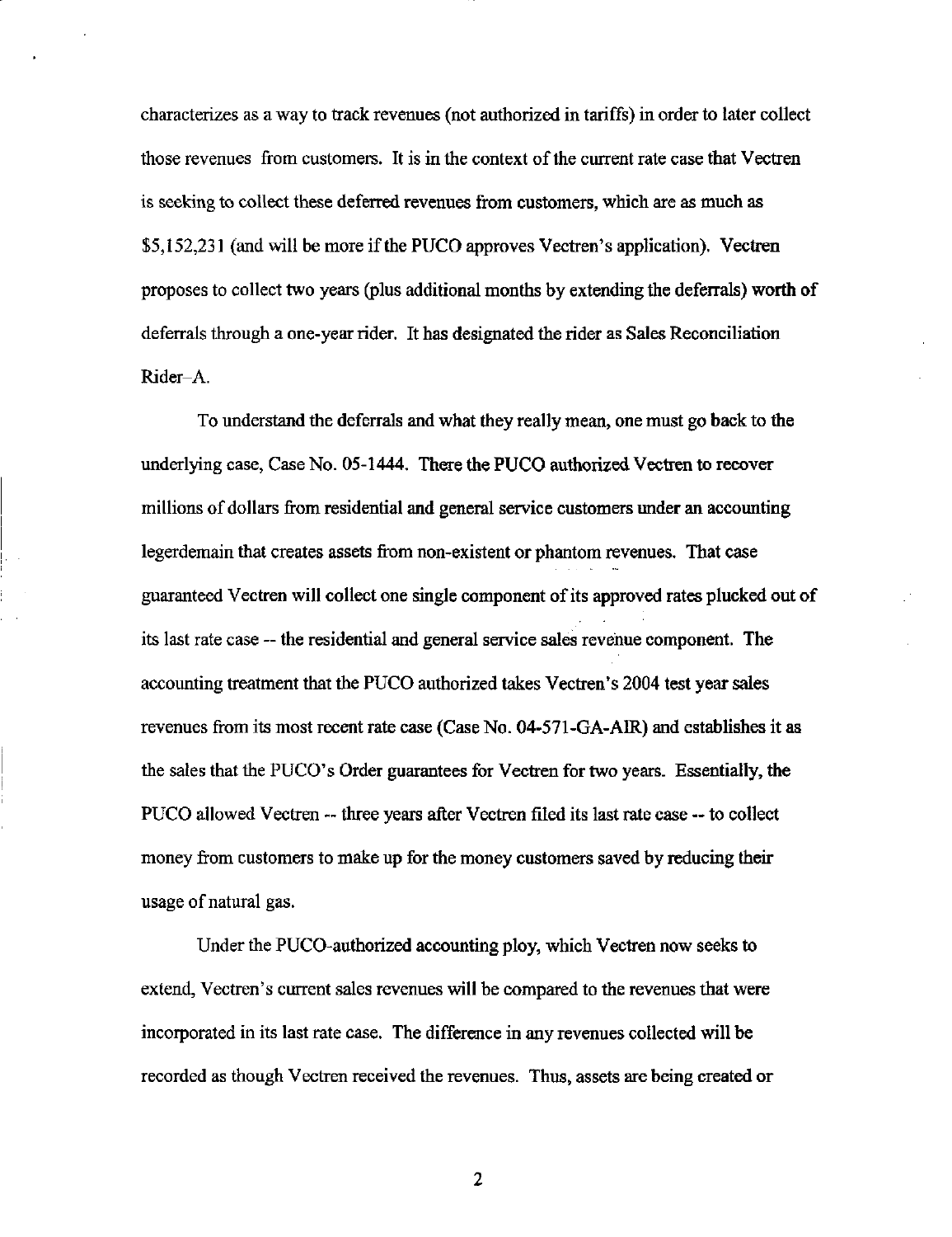imputed from rate case revenues that were never collected, because customers used less gas than Vectren projected.<sup>1</sup> These booked assets were recorded monthly and deferred, without carrying costs, for subsequent collection in the current VEDO rate case through SRR-A. The initial rate for the rider was to be filed as part of an application to increase rates under R.C. 4909.18. That application is presently before the Commission as Case NO.07-1080-GA-AIR.

#### IL ARGUMENT

# A. The Commission's Orders In Case No. 05-1444 Have Permitted VEDO To Defer Uncollected Revenues And Have Ordered The Collection Of Such Revenues Through The Rates Charged To Customers In VEDO's Present Rate Case. This Amounts To A Rate Increase.

VEDO steadfastly maintains that it does not seek an increase in rates; rather, it is

only asking for mere continuation of accounting authority granted in Case No. 05-1444.<sup>2</sup>

This claim is not new; VEDO provided the same argument in defending its application in

Case No. 05-1444.

<sup>&</sup>lt;sup>1</sup>These phantom revenues are akin to the delta revenues that the Ohio Supreme Court encountered in Cincinnati Gas & Electric Co. v. Pub. Util. Comm.(1999), 86 Ohio St.3d 53, 711 N.E.2d 670. The delta revenues, Hke the phantom revenues in this case, related to revenues not actually collected. Instead, the revenues sought to be inserted into the R.C. 4909.15 rate formula were revenues derived from the Staff substituting a price it thought the Company should charge for the service. The Court struck down Staffs adjustment noting that the Commission "ignored reality" and "instead of a snapshot of CG&E's revenues, the commission substituted its own surreal vision. The law requires Ansel Adams; the commission gives us Salvador Dali." *Id.* at 62.

<sup>&</sup>lt;sup>2</sup> VEDO Memorandum Contra OCC's Motion to Dismiss at 3-5 (July 14, 2008).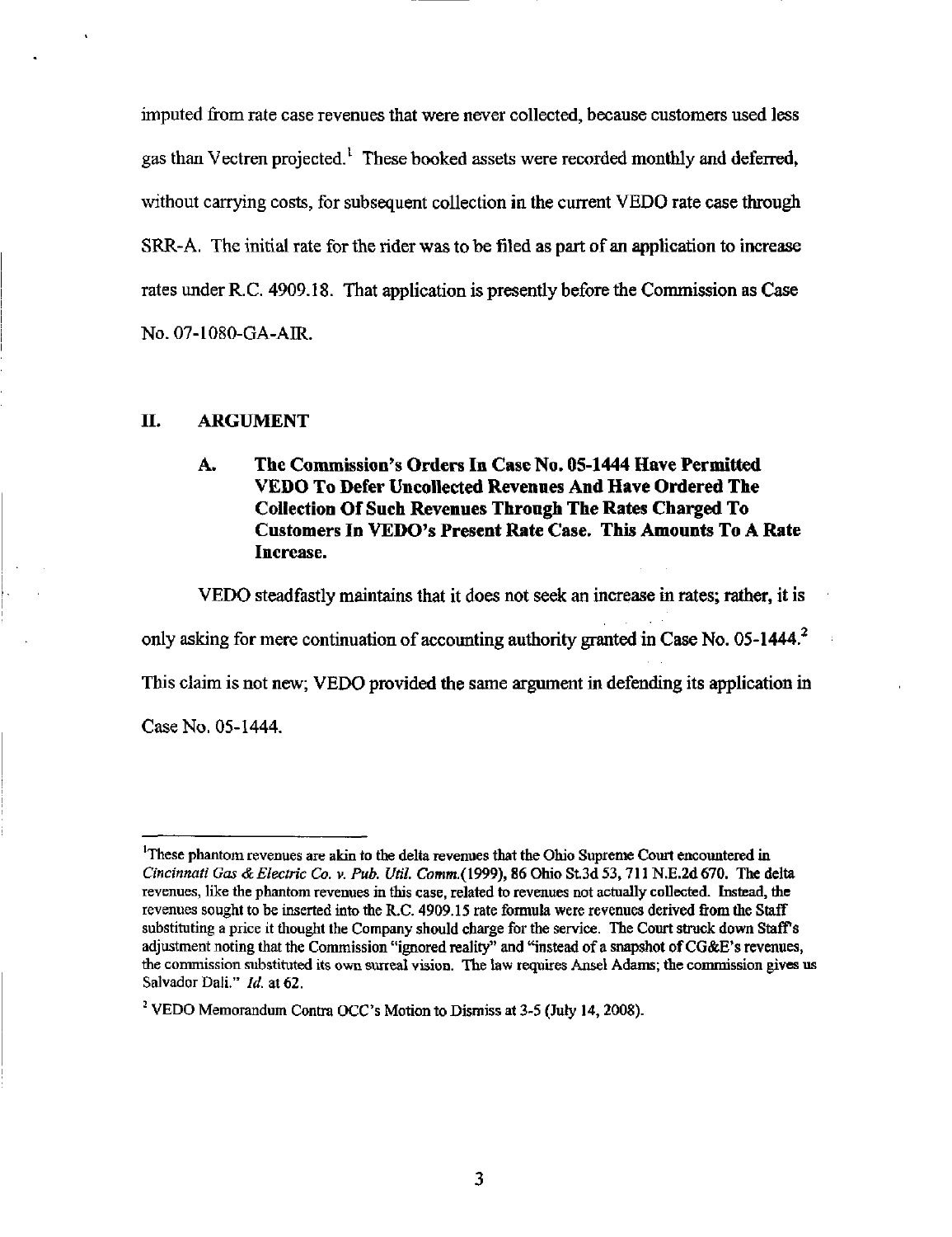The initial "accounting authority" granted in Case No. 05-1444<sup>3</sup> (which is sought to be continued by the instant application) permitted Vectren to recognize, for financial accounting purposes, revenues that were not collected from customers, due to declining usage per customers. The *Order* permitted Vectren to create regulatory assets (deferrals) to recognize order-granted revenues from Case No. 04-517-GA-AIR, not collected from customers for a two-year period. The Order was followed up by a Supplemental Opinion and Order<sup>4</sup> making it clear that Vectren "has authority to recover all of the deferrals 'made pursuant to the accounting treatment'" created under the initial  $Order^5$  Indeed Vectren proposes to collect from customers approximately \$5 million by implementing collection rider, SRR-A, on the rate effective date of its current application.

The linkage the Commission has made between the accounting authority granted and the finding in its *Supplemental Opinion and Order* permitting Vectren to recover the deferrals transformed the accounting order into a rate increase. Thus, even if one accepts the distinction drawn by Vectren, between accounting and ratemaking—which OCC does

 $^3$ In the Matter of the Application of Vectren Energy Delivery of Ohio, inc. for Approval, Pursuant to Revised Code Section 4929.11, of a Tariff to Recover Conservation Expenses and Decoupling Revenues Pursuant to Automatic Adjustment Mechanisms and for Such Accounting Authority as May be required to Defer Such Expenses and Revenues for Future Recovery Through Such Adjustment Mechanisms, Opinion and Order(Sept. 13, 2006).

 $^4$ In the Matter of the Application of Vectren Energy Delivery of Ohio, inc. for Approval, Pursuant to Revised Code Section 4929.11, of a Tariff to Recover Conservation Expenses and Decoupling Revenues Pursuant to Automatic Adjustment Mechanisms and for Such Accounting Authority as May be required to Defer Such Expenses and Revenues for Future Recovery Through Such Adjustment Mechanisms., Supplemental Opinion and Order at 28 (June 27, 2007).

 $<sup>5</sup> OCC$  applied for Rehearing of the Supplemental Opinion and Order on this and other grounds, and on</sup> Aug. 22, 2007, the Commission granted OCC's Application for Rehearing: "We believe that sufficient reason has been set forth by OCC and the Coalition to warrant further consideration of the matters specified in the applications for rehearing." Entry on Rehearing at 4 (Aug. 22, 2007). Eleven months have passed since the Commission's Entry on Rehearing and no additional rehearing has been held, nor has an additional Entry been issued. The lack of a final order in that case has denied OCC the opportunity to appeal the underlying PUCO order.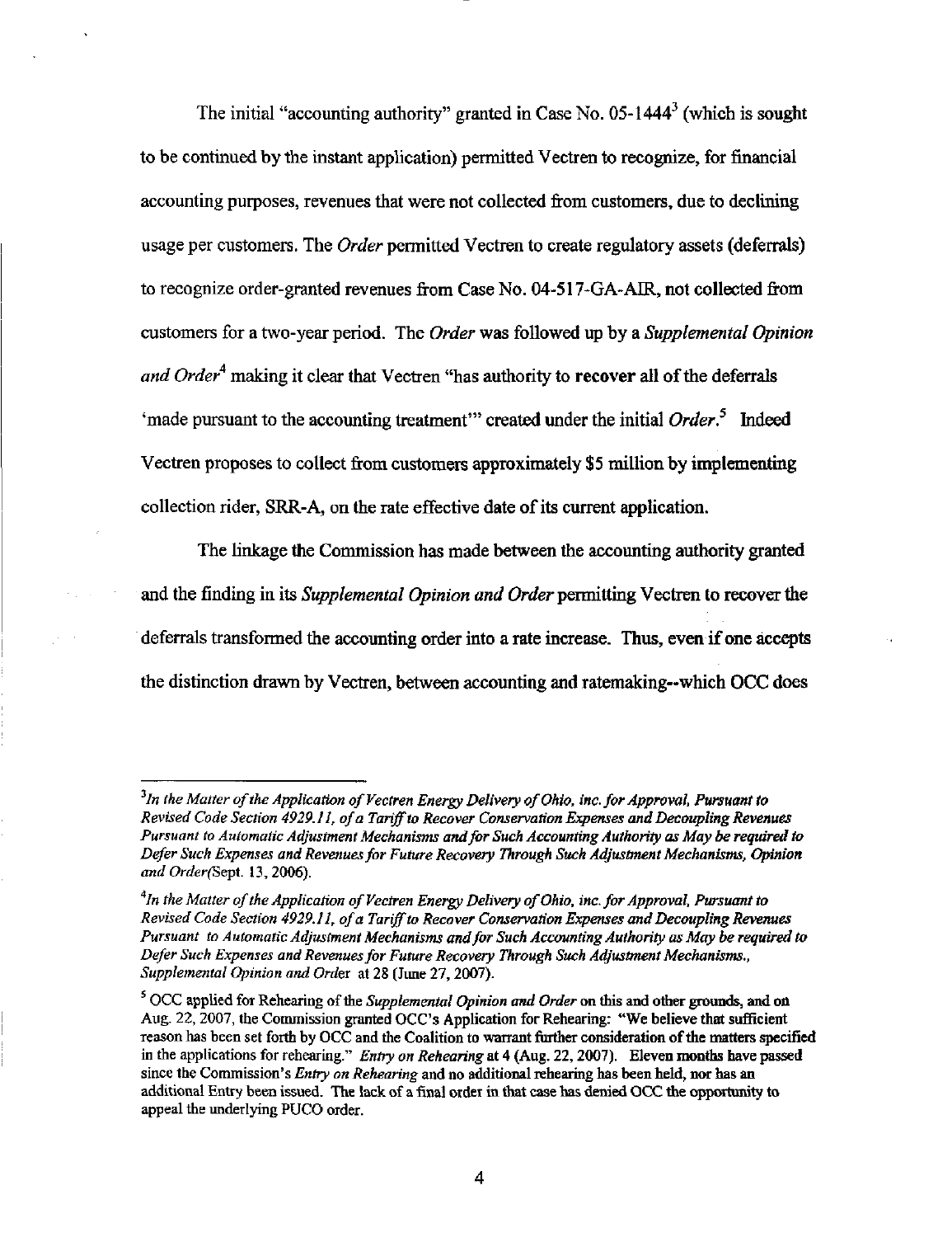not accept, the Commission has taken steps in the Supplemental Opinion and Order that change an accounting order to an order authorizing a rate increase.

## B. The Ohio Supreme Court Has Determined That Accounting Orders Of The Commission Inextricably Influence Rates, Causing Harm To Customers.

Even without the Supplemental Opinion and Order, Vectren's claims that there is no rate increase must fail. The distinction Vectren clings to is one which the Supreme Court of Ohio has, as of late, set aside. The Ohio Supreme Court has determined that the accounting orders of the Commission are final orders and appealable. $<sup>6</sup>$  In a recent appeal</sup> to the Ohio Supreme Court addressing the PUCO authorizing accounting deferrals for regional transmission organization expenses, the Court rejected the very same arguments presented here by Vectren — that the accounting orders were not final because rate  $\cdots$ changes associated with the accounting would not be implemented until later.<sup>7</sup> "The : PUCO orders were final and appealable." Id. at 15.

The Court found that the accounting orders were final, appealable orders because customers had already been harmed by the PUCO's actions: "The fact that subsequent orders may result in more direct effects does not mean that the orders allowing accounting procedure changes are not final. Thus the Consumers' Counsel may argue in these appeals that customers have aheady been harmed by PUCO actions that she claims were unreasonable or unlawful." $8$ 

 $^6$  Ohio Consumers' Counsel v. Pub. Util. Comm., 111 Ohio St.3d 384, 2006-Ohio-5853, 856 N.E.2d 940 (^'FirstEnergy'').

 $<sup>7</sup>$  The Court's opinion relates to two consolidated cases, each raising accounting issues.</sup>

 $^{8}$  *Id.* at  $\P$  25.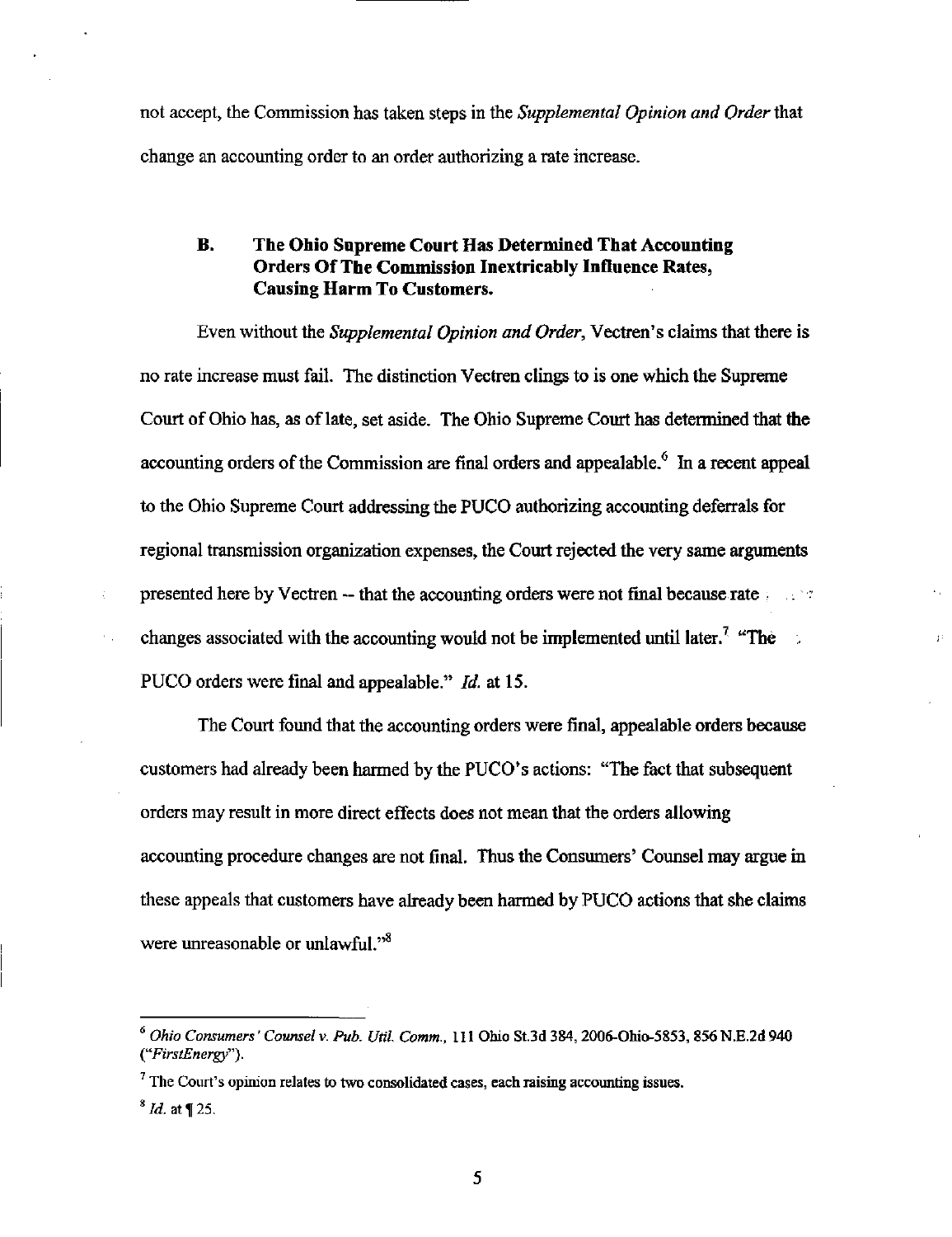The Court's decision in the *FirstEnergy* cases recognizes the reality of PUCO ratemaking — customers end up paying in rates what PUCO accounting orders allow to be booked, as revenues. In the *FirstEnergy* appeal the PUCO pressed for the continuation of earlier rulings where this Court distinguished accounting from ratemaking and declined to find that rates are affected by such accounting.<sup>9</sup> In FirstEnergy, this Court identified the connection between accounting and rates: "To be sure, as Consumers' Counsel contends, FirstEnergy and Dayton Power and Light, having secured the accountmg changes, will likely ask the PUCO for permission to raise their customers' rates after the market development period to cover the costs that the PUCO has allowed the companies to defer during that period."<sup>10</sup> FirstEnergy recognizes that when the PUCO creates a regulatory asset in an accounting case there is an inextricable "influence"<sup> $11$ </sup> on future rates.

Indeed, the Commission in its Supplemental Opinion and Order, authorizes Vectren to recover all deferrals and collect from customers the revenues Vectren booked based upon the PUCO's accounting order. These booked revenues are real, not theoretical, and amount to millions of dollars Vectren intends to collect from customers as shown in its request in the rate case application, Case No. 07-1080-GA-AIR. In that

 $^9$  See e.g. Ohio Consumers' Counsel v. Pub. Util. Comm. (1983), 4 Ohio St.3d 111, 115; 4 OBR 358, 447 N.E.2d 749 (where the Court permitted the utility to amortize the balance of four terminated nuclear units over a fifteen year period for book purposes only); Ohio Consumers' Counsel v. Pub. Util. Comm. (1983), 6 Ohio St.3d 377, 6 OBR 428, 453 N.E.2d 673 (where the Court upheld the PUCO nilmg allowing DP&L to change its accounting procedures to extend the period of time in which it could capitalize AFUDC).

 $^{10}$  Ohio Consumers' Counsel v. Pub. Util. Comm. (2006), 111 Ohio St.3d 384, 2006-Ohio-5853, 856 N.E.2d 940, at [135.

 $^{11}$  Ohio Consumers' Counsel v. Pub. Util. Comm. (1983), 6 Ohio St. 3d 377, 380, 6 OBR 428, 453 N.E.2d 673 at 380, (Locher, R.S., dissenting) (where Justice Locher recognized that the purpose of an accounting change is to "influence rates").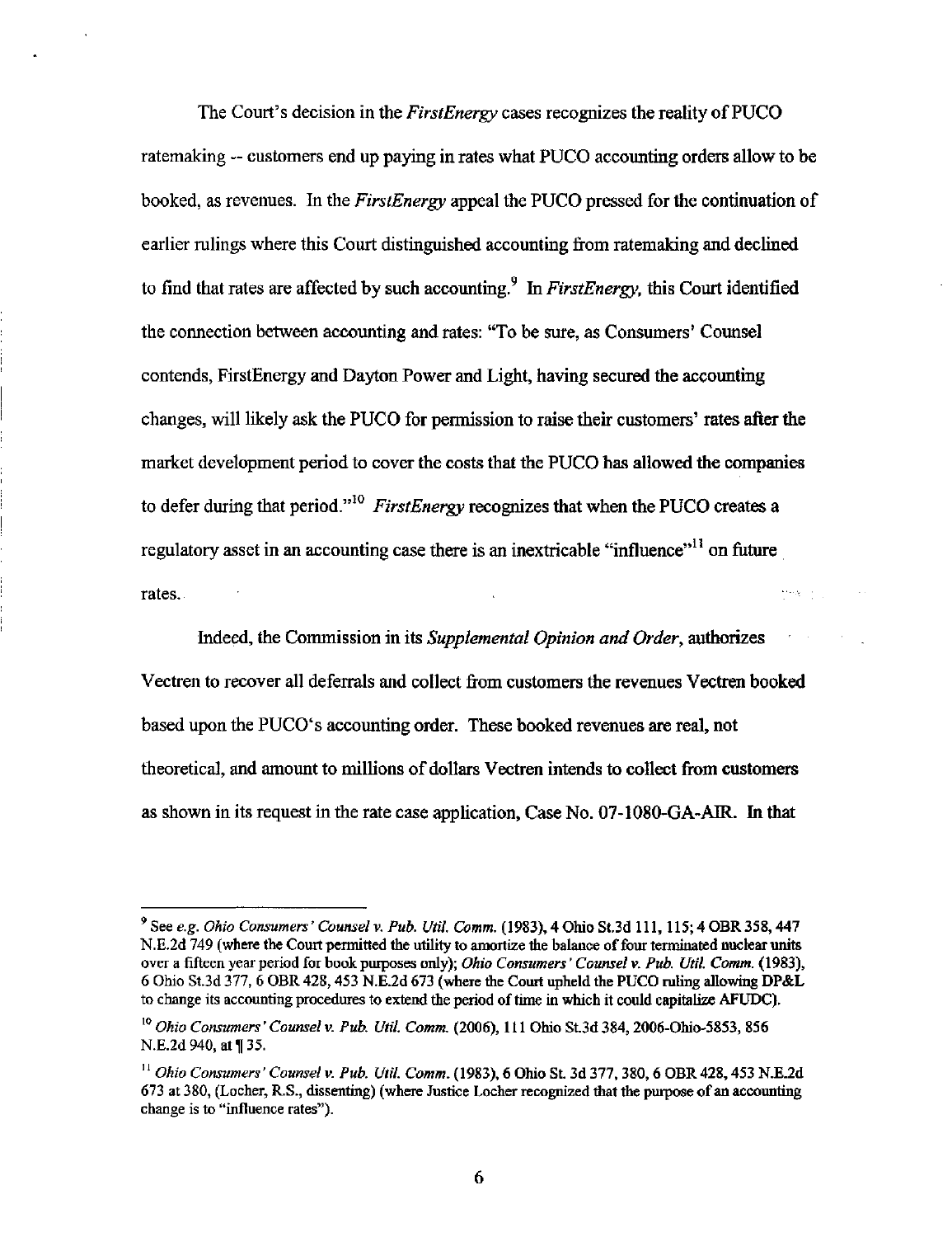case, Vectren requests the SRR-A be implemented on the rate effective date to permit Vectren to collect approximately \$5 million in rates from its customers.

#### C. "Alternate" And "Alternative" Means One Or The Other. Not Both.

While Vectren claims that OCC is wrong in its argument that a dual regulatory scheme is impermissible under Title  $49<sup>12</sup>$  it fails to address the argument OCC makes as to the meaning of "alternate" or "alternative" under R.C.4929.01(A).<sup>13</sup> As explained by OCC, the plain meaning of the term "alternate" and "alternative" is a choice between one or the other, only one of which may be chosen. Under R.C, 1.42 "alternate" and "alternative" must be construed this way, absent any technical or specialized meaning. Had the General Assembly intended the alternative regulation provisions to be supplemental provisions, consistent with dual regulation, the General Assembly could have chosen other words to describe the Commission's authority under R.C. 4929.05. It did not.

 $\delta_{\rm eff}$  , and  $\delta_{\rm eff}$  is  $\delta_{\rm eff}$  .

Vectren also argues that recent revisions to Chapter 4929, as a result of SB 221, explicitly confirm "the Commission's already-existing authority to utilize its alternate ratemaking authority to approve and implement a 'revenue decoupling mechanism."<sup>14</sup> SB 221 in large respect was the electric restructuring bill. Nonetheless, the fact that parties passed such legislation seems more likely to show that parties did not believe the current law allowed decoupling. Additionally, SB 221 is effective on a prospective basis,

 $12$  Vectren Memorandum Contra OCC Motion to Dismiss at 5 (July 14, 2008).

<sup>&</sup>lt;sup>13</sup> Neither has the Commission acknowledged this argument, and in fact, the Commission goes so far as to claim that OCC cites no language in support of its argument. See Supplemental Opinion and Order at 27.

<sup>&</sup>lt;sup>14</sup> Vectren Memorandum Contra OCC Motion to Dismiss at 6 (July 14, 2008).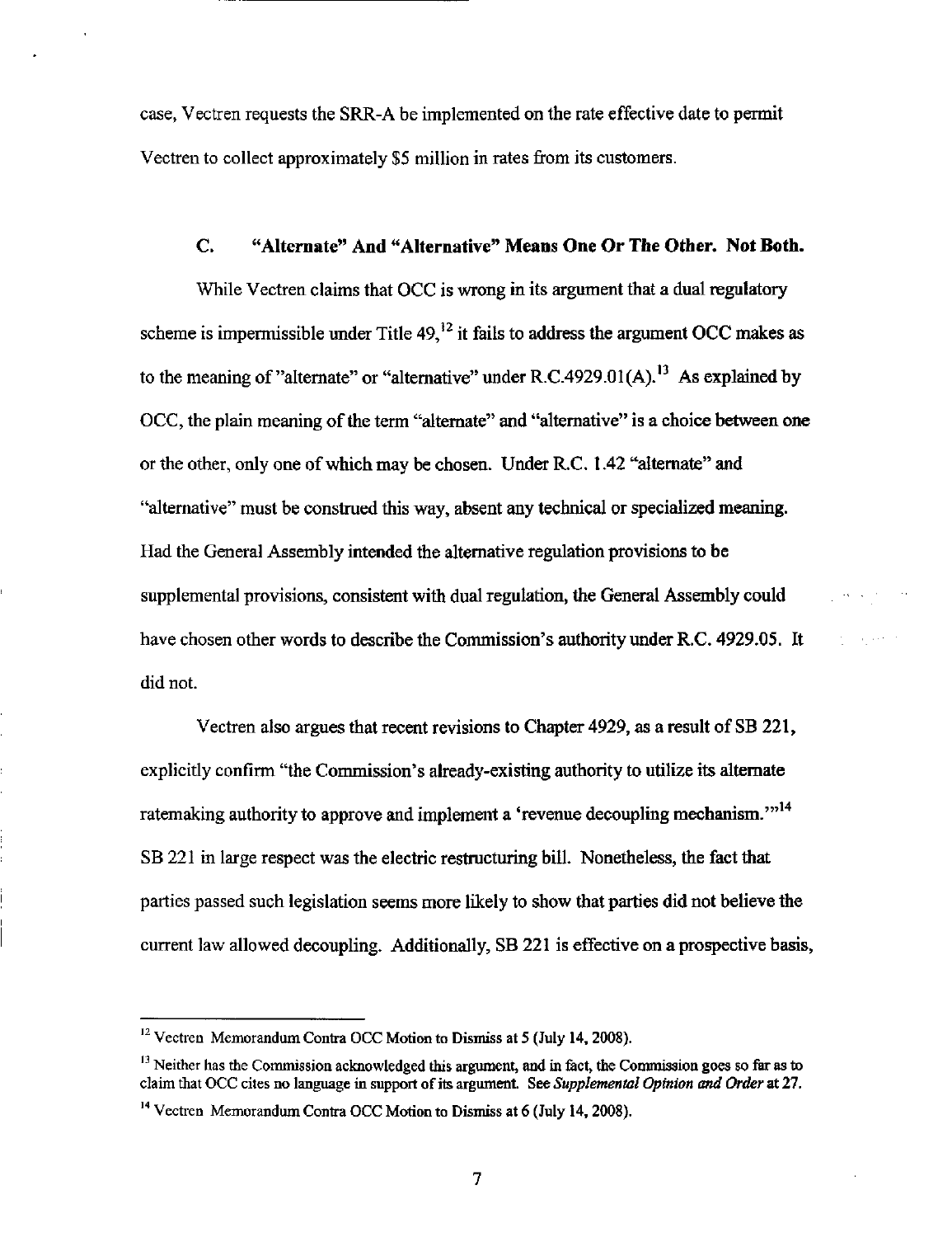not retroactively, so it should not be used to bolster arguments as to what the pre-existing law permitted or did not.

## D. Extension Of The Accounting Treatment To Include Additional Deferrals Is A Collateral Attack On The Supplemental Opinion And Order And Vectren Should Be Estopped From Such An Attack.

Vectren claims that its request to continue the accounting authority granted in Case No. 05-1444 is nothing more than asking for an extension of the accounting treatment.<sup>15</sup> Thus, it claims that it is not collaterally attacking the Commission order.

Such an explanation belies the facts in this proceeding. The Commission discretely set a deferral period for two years. That decision was consistent with the PUCO's pilot approach to the SRR. The quid pro quo for the favorable SRR treatment was shareholder fimding (albeit limited) of an expanded low-income weatherization program.

Now Vectren is asking for a more complete SRR by extending the period during which deferrals may be booked. The effect is Vectren will collect more revenues from its customers-and Vectren's commitment to weatherization fimding, the quid pro quo for the SRR, has not changed. Hence, Vectren's self-serving application will change the very core of the stipulation agreement approved by the Commission, altering the balance achieved.

Collateral estoppel should be applied to prevent Vectren from having two bites at the apple here. By precluding Vectren from changing the very terms of the stipulation it committed to, and the PUCO adopted, this Commission will be preserving its decision as well as the stipulation it modified and adopted.

 $^{15}$  Id. at 8.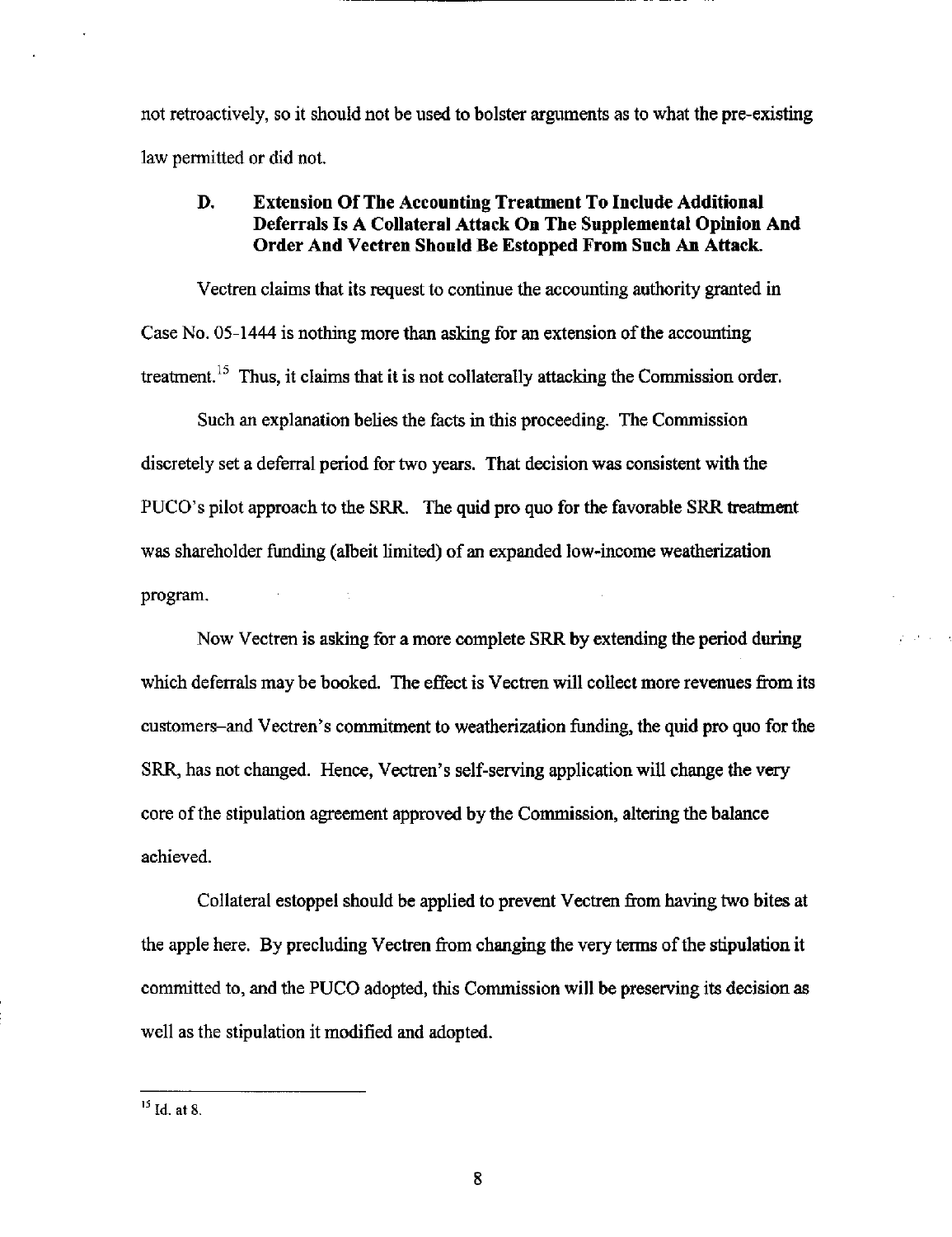While Vectren seeks to turn the table on OCC by arguing that OCC should be estopped from raising the arguments on dual regulation, this argument must fail. The Commission, by it Entry on Rehearing, left open the door to OCC by finding that "sufficient reason has been set forth by OCC and the Coalition to warrant further consideration of the matters specified in the applications for rehearing." Since no rehearing entry has been issued, matters raised in OCC's application, including arguments against the dual regulatory scheme, have not been resolved. Collateral estoppel can not be used against parties where an order has left the issue in question unresolved.

### IIL CONCLUSION

Vectren's request to extend the deferral period related to uncollected revenues should be denied. Vectren is once again seeking to increase rates to customers through an accounting mechanism. The Commission must recognize this as an attempt to increase rates in light of the findings in its Supplemental Order and precedent set in First Energy. In order to preserve the Commission's Supplemental Order and maintain the balance established in the enabling stipulation, the Commission should estop the Company from relitigating the two year deferral period. OCC's motion to dismiss should be granted and consumers should be protected from Vectren's efforts to increase rates.

9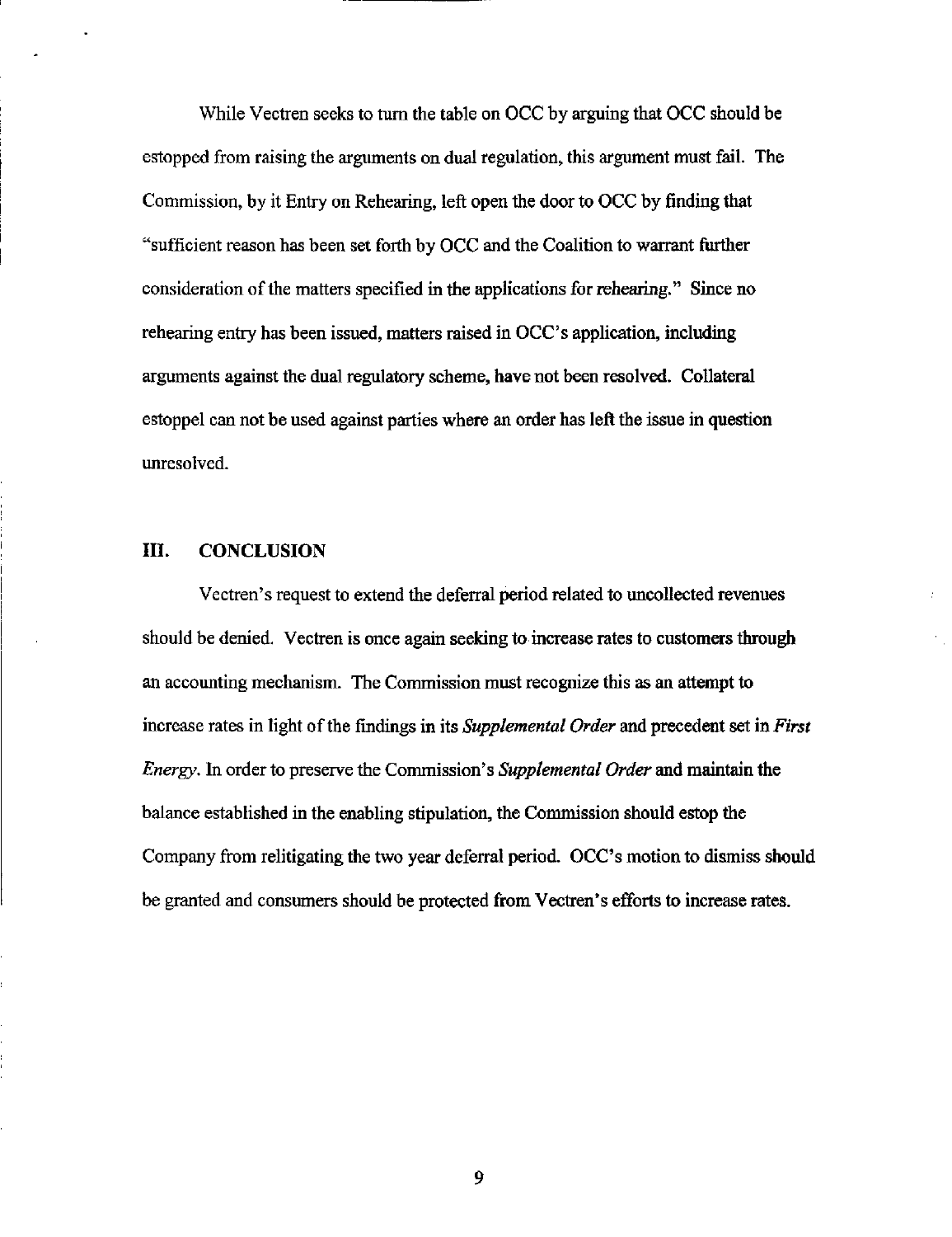Respectfully submitted,

JANINE L. MIGDEN-OSTRANDER CONSUMERS' COUNSEL

aareer

lureen R. Grady( Joseph P. Serio Michael E. Idzkowski Assistant Consumers' Counsel

## Office of the Ohio Consumers' Counsel

10 West Broad Street, Suite 1800 Columbus, Ohio 43215-3485 614-466-8574 (Telephone) [gradv@occ.state.oh.us](mailto:gradv@occ.state.oh.us) serio@occ.state.oh.us [idzkowski@occ.state.oh.us](mailto:idzkowski@occ.state.oh.us) 

#### $\mathcal{H}^{\pm}$  and  $\mathcal{H}^{\pm}$  and  $\mathcal{H}^{\pm}$

 $\chi^{(0)}$ 

 $\mathcal{Z}^{\text{max}}_{\text{max}}$  , where  $\mathcal{Z}^{\text{max}}_{\text{max}}$